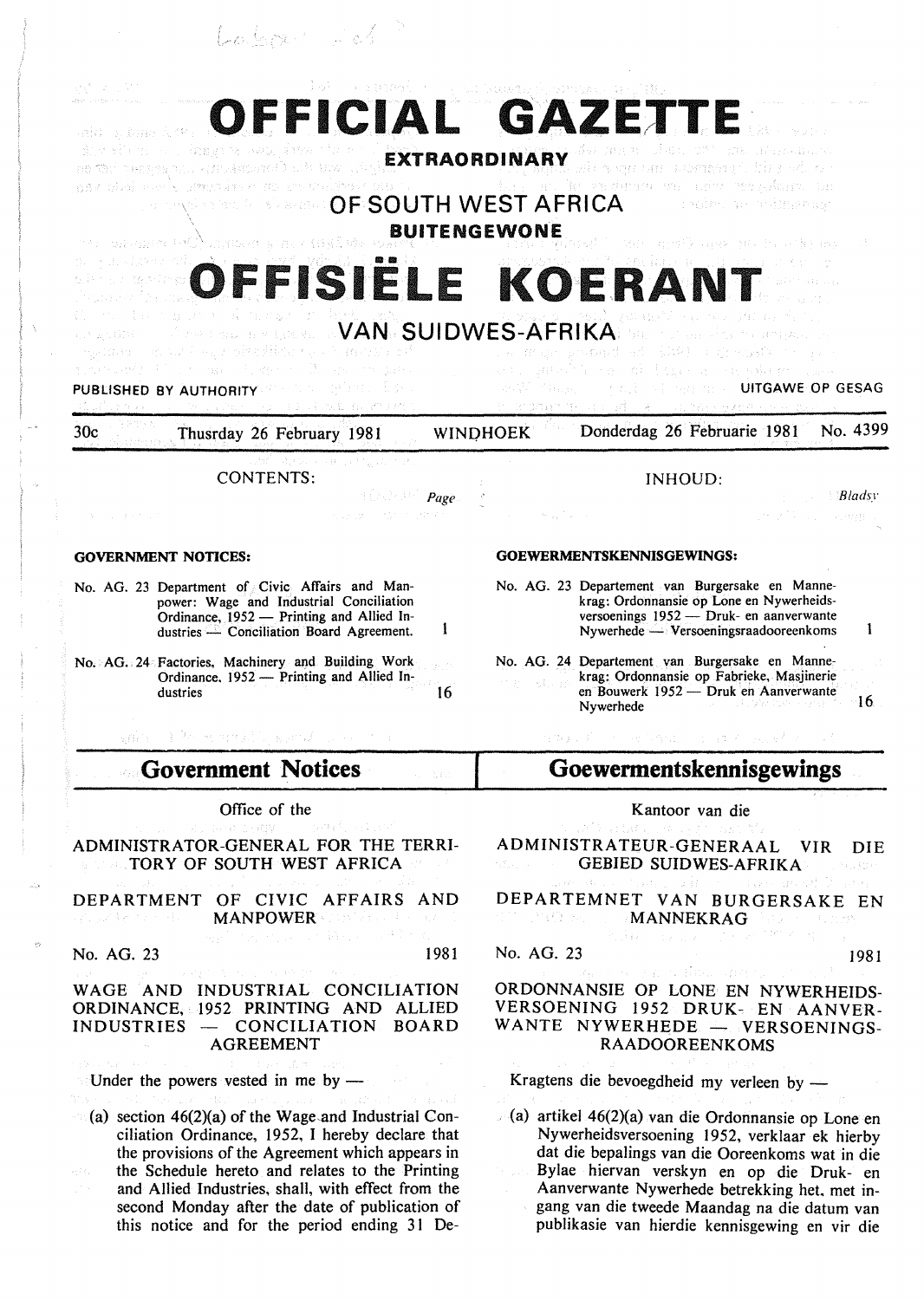cember 1982, be binding upon the employer's organisation and the trade union which entered into the said Agreement and upon the employers and employees who are members of the said organisation or union;

(b) 46(2)(b) of the said Ordinance, I hereby further declare that all the provisions of the Agreement mentioned in paragraph (a), excluding those contained in clause 1(1) and (2) thereof, shall, with effect from the second Monday after the date of publication of this notice and for the period ending 31 December 1982, be binding upon all other employers engaged in the Printing and Allied Industries in the Territory of South West Africa who have employees who are members of the trade union referred to in paragraph (a) in Q) their employ.

e a Salva

#### D. J. HOUGH

Administrator-General

เป็นธนิยม ประเท

Windhoek. 1981

- 스타일 관계 가지 않아서 더 "아니 가지 않아? 이 시

#### Jane 25 Services **AGREEMENT**

SCHEDULE<sup>ears</sup> service of an

in accordance with the provisions of the Wage and Industrial Conciliation Ordinance, 1952, made and entered into between the

#### South West Africa Chamber of Printing

(hereinafter referred to as the "employers" or the ''Chamber"), and the

South African Typographical Union

(hereinafter referred to as the "employees" or the "trade union"), being parties to the Conciliation Board.

#### I. PERIOD OF OPERATION AND SCOPE OF APPLICATION OF AGREEMENT

(I) This Agreement shall come into operation on a date to be fixed by the Administrator-General and shall remain in force until 31 December 1982, or for such period as may be specified by him.

(2) This Agreement shall be observed in the Printing and Allied Industries in the Territory of South West Africa by all employers who are members of the Chamber and by all employees who are members of the trade union.

 $\mathfrak{g}(3)$  Notwithstanding subclause (2), this Agreement shall only apply in respect of employees for whom wages arc prescribed in this Agreement.

tydperk wat op 31 Desember 1982 eindig, bindend is vir die werkgewersorganisasie en die vakvereniging wat die Ooreenkoms aangegaan het en vir die werkgewers en werknemers wat lede van genoemde organisasie of vereniging is;

(b) artikel  $46(2)(b)$  van genoemde Ordonnansie, verklaar ek hierby, bykomend by die verklaring in paragraaf (a) gedoen, datal die bepalings van die Ooreenkoms in genoemde paragraaf (a) vermeld, uitgesonderd die vervat in klousule 1(1) en (2) daarvan, met ingang van die tweede Maandag na die datum van publikasie van hierdie kennisgewing en vir die tydperk wat op 31 Desember 1982 eindig, bindend is vir aile ander werkgewers in die Druk- en Aanverwante Nywerhede in die Gebied Suidwes-Afrika wat werknemers wat lede van die in paragraaf (a) genoemde vereniging is, in diens het.

## D. J. HOUGH

Administrateur-generaal Windhoek, 1981

## Text of USA 405 37 April 1

# i kongresia<br>Antara ing K OOREENKOMS

ingevolge die Ordonnansie op Lone en Nywerheidsversoening, 1952, aangegaan tussen die

BYLAE

#### South West Africa Chamber of Printing

(hierna die "werkgewers" of die "Kamer" genoem), en die

### South African Typographical Union

(hierna die "werknemers" of die "vakvereniging" genoem), wat partye by die Versoeningsraad is.

#### l. GELDIGHEIDSDUUR EN TOEPASSINGS-BESTEK VAN OOREENKOMS

( l) Hierdie Ooreenkoms tree in werking op 'n datum wat deur die Administrateur-generaal bepaal word en geld tot 31 Desember 1982 of vir sodanige tydperk as wat hy vasstel.

(2) Hierdie Ooreenkoms moet in die Druk- en Aanverwante Nywerhede in die gebied Suidwes-Afrika, nagekom word deur aile werkgewers wat lede van die Kamer is en deur aile werknemers wat lede is van die vakvereniging. and mile the mo mong install in equ

(3) Ondanks subklousule (2), is hierdie Ooreenkoms slegs van toepassing ten opsigte van werknemers vir wie lone in hierdie Ooreenkoms voorgeskryf word.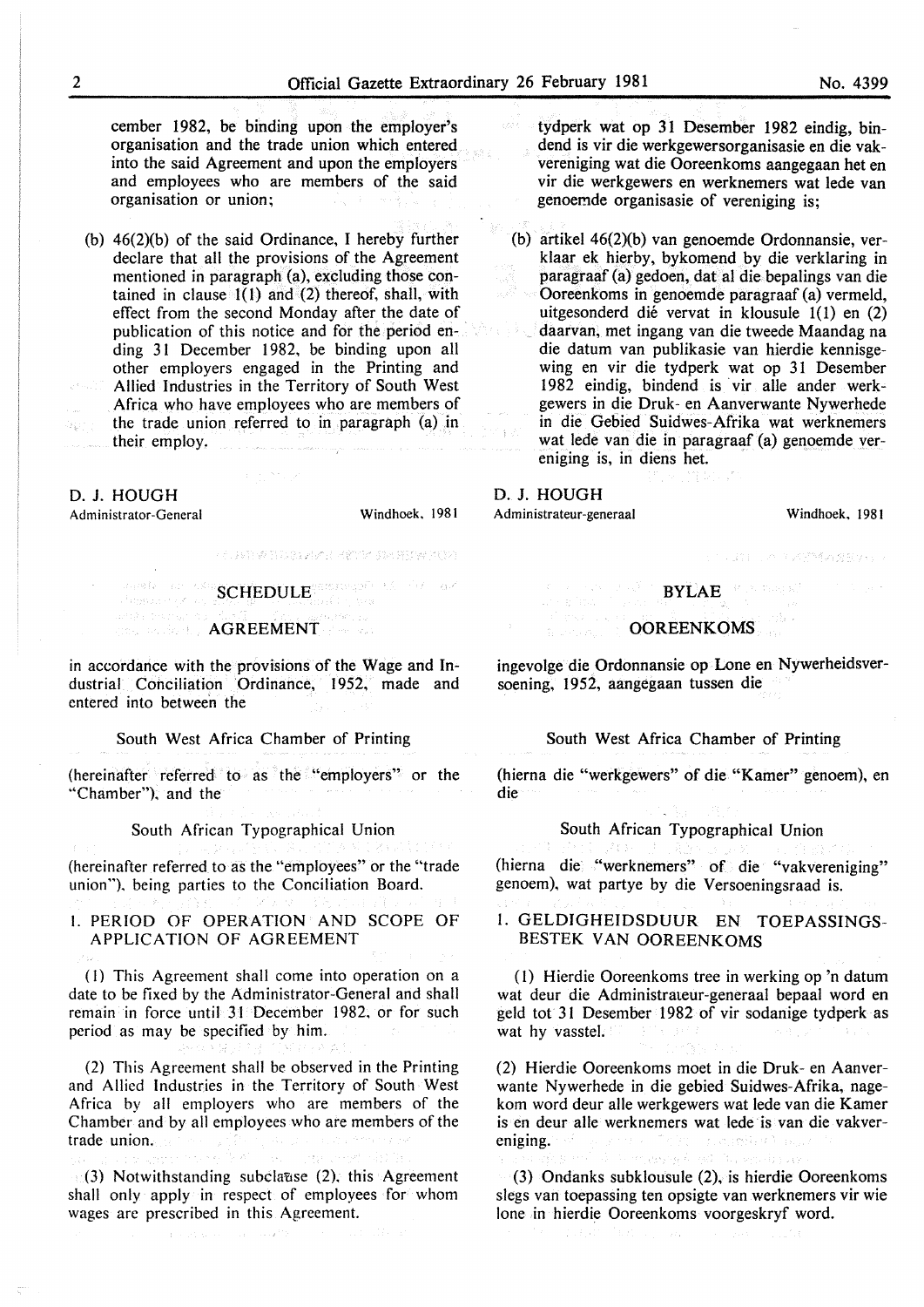#### 2. DEFINITIONS

Unless the contrary appears, any expression used in this Agreement, which is defined in the Wage and Industrial Conciliation Ordinance, 1952, shall have the same meaning as in the ordinance and unless in $consistent$  with the context  $-$ 

(1) "designated trade" shall mean one of the following trades: Composing, stereotyping, process engraving, letterpress machine minding, rotary machine minding, lithography, printers' engineering, bookbinding and cutting/warehousing;

(2) "remuneration" shall mean any payment made or owing to any person which arises in any manner whatsoever out of employment;

(3) "process engraving" shall mean the making  $-$ 

- (i) of line, halftone and colour separation negatives and the printing on metal of such negatives for the purpose of making line and half-tone blocks for letterpress printing. This process includes etching of line and half-tone blocks for monochrome and colour work, also any work which requires etching, and/or engraving and the routing, bevelling, trimming and mounting of plates and blocks, as well as the setting of mechanical engraving machines;
- (ii) a process engraver may also make negatives and positives for photolithography;

(4) "bookbinding" shall include the following operations:

- (i) Cutting;
- (ii) the operation of machines doing rounding, backing, pad cutting and casing-in in one process;

(iii) adjusting of ruling machines;

(5) "letterpress machine minding" shall mean readying the letterpress machine, regulating the supply of ink, changing gauges, altering the impression or making any other adjustment to the mechanism of any letterpress printing machine capable of doing printing on a sheet larger than 381 x 508 mm;

(6) "Printing and Allied Industries" shall, without in any way limiting the generally accepted meaning thereof, mean those industries, trades or undertakings in which employers and employees are associated in the production of printed matter of any nature whatsoever.

#### 2. WOORDOMSKRYWING

Tensy die teenoorgestelde bedoeling blyk, het elke uitdrukking wat in hierdie Ooreenkoms gebesig en in die Ordonnansie op Lone en Nywerheidsversoening, 1952, omskryf word, dieselfde betekenis as in daardie ordonnansie, en, tensy onbestaanbaar met die samehang, beteken -

(1) "aangewese bedryf' een van die volgende bedrywe: Lettersetwerk, stereotipie, blokmaak, boekdruk masjienbediening, rotasiepersbediening, litografie, drukkersigenieurswerk, boekbind en sny /magasynwerk;

(2) "besoldiging" betaling gedoen of verskuldig aan iemand wat op enige manier hoegenaamd uit diens voortspruit;

 $(3)$  "blokmaak" —

- (i) die maak van lyn-, raster- en kleurafskedingsnegatiewe en die afdruk op metaal van sulke negatiewe af ten einde lyn- en rasterblokke vir boekdrukwerk te maak. Hierdie proses sluit in die ets van lyn- en rasterblokke vir monochroom- en kleurwerk, ook enige werk wat etswerk vereis en- /of graveerwerk en die uitsny, skuinssny, afwerk en monteer van plate en blokke, asook die stel van meganiese graveermasjiene;
- (ii) 'n blokmaker kan ook negatiewe en positiewe vir fotolitografie maak;

(4) "boekbind" ook die volgende werksaamhede:

- (i) Sny;
- (ii) die bediening van masjiene wat in een proses ronding-, kneepvorming-, kussingsny- en inhangwerk doen;

sam or a ghiulos

(iii) die stet van linieermasjiene;

(5) "boekdrukmasjienbediening" die boekdrukmasjien toestel, die inktoevoer reguleer, peilers verander, die druk wysig of enige ander verstelling doen van die meganisme van enige boekdrukmasjien wat in staat is om drukwerk te doen op 'n vel groter as 381 x 508 mm;

(6) "Druk- en Aanverwante Nywerhede", sonder om die algemeen erkende betekenis daarvan te beperk, die nywerhede, bedrywe of ondernemings waarin werkgewers en werknemers geassosieer is vir die produksie van drukwerk van watter aard ook al;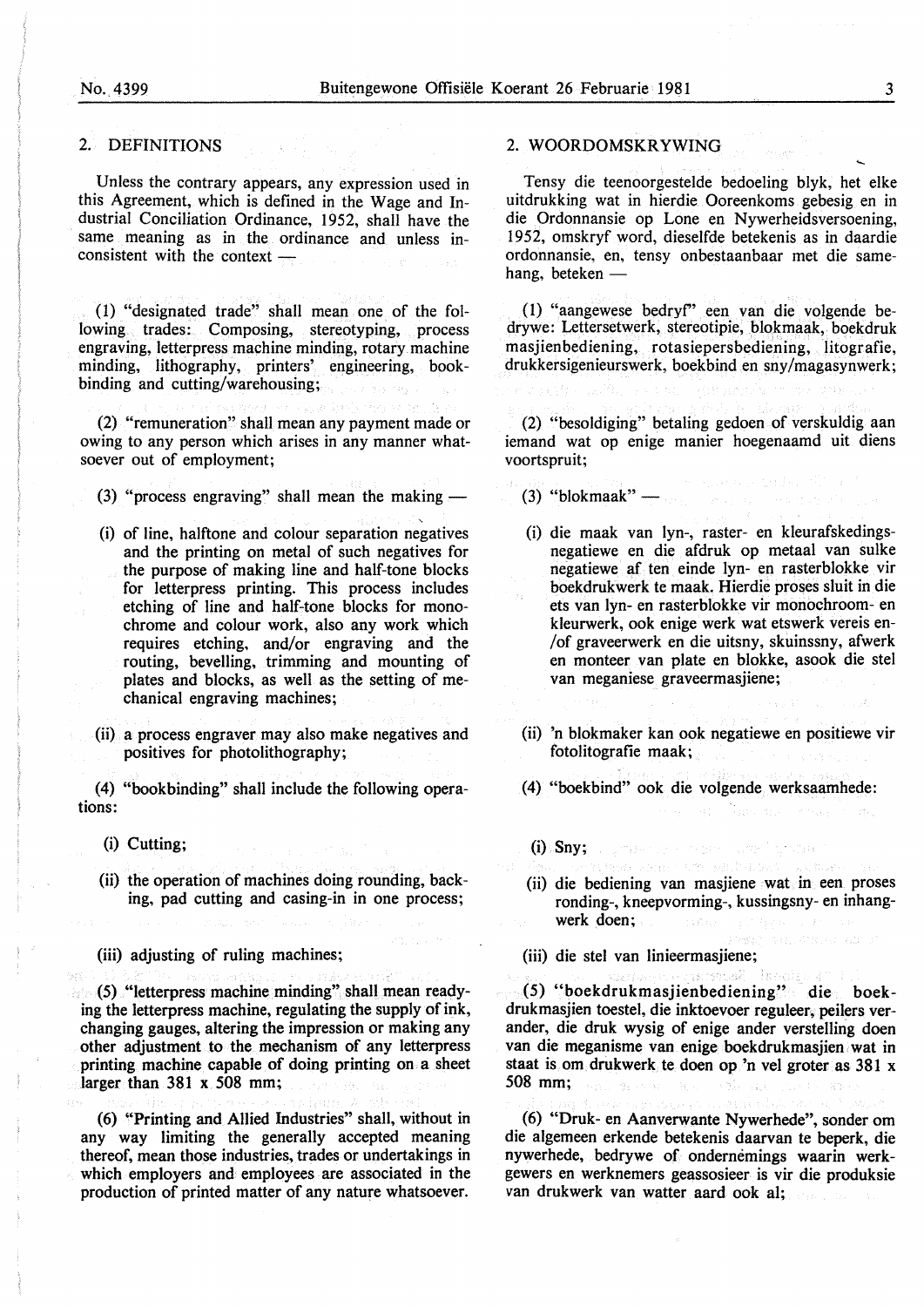(7) "Chapel" shall mean a group of employees in any establishment, constituted as a Chapel in terms of the Constitution of the Trade Union;

(8) "short time" shall mean the time actually worked by an employee in an establishment when such time has been reduced to less than the ordinary hours of work specified in this Agreement;

(9) "lithography" shall include all operations in connection with the preparation of plates intended for printing by lithographic process, whether produced by printing down from photolitho negatives and/or positives, or by transferring from type, copper plates or stones, manually or mechanically, and/or offset lithographic machines capable of doing printing on a sheet larger than 381  $x = 508$  mm; also the pulling of proofs on transfer presses;

(10) "Standing Committee" shall mean a committee properly constituted to perform the functions set out in clause 15 of this Agreement;

(II) "rotary machine minding" shall mean readying, regulating the supply of ink, changing gauges, altering the impression or making any other adjustment to the mechanism of any rotary printing machine;

(12) "composing" shall mean work which embraces in whole or in part the operation of typesetting machines, and/or the setting or arranging of type (including the product of typesetting or typecasting machines; but excluding the cutting of rules and spaceing material in bulk), blocks, plates and/or other necessary materials into position for printing or embossing or making rubber stamps therefrom, and/or the distribution of such material after use;

(13) "cutting" shall mean operating a guillotine cutting machine, excluding machines designed solely for manual operation; and show approving

massad Seni

(14) "stereotyping" shall mean the operation of a stereo moulding press;

外世 被轻轻地 网络白斑 小规则 白云县

(15) "Regional Secretary-Organiser" or "KS.O." shall mean the local secretary of the South African Typographical Union; · some sid in assert ville antistic.<br>2010 and 2012 and was segion dia giay of she side order of

(16) "piece-work" shall mean any system by which an employee's earnings are based on quantity or output of work done, but does not include any scheme approved by the Administrator-General which provides an incentive to improved production;

(17) "task work" shall mean any system of work which requires the completion by an employee of a definite amount of work in a specified time;

(7) "Kapel" 'n groep werknemers in 'n bedryfsinrigting wat as 'n Kapel saamgestel is ingevolge die Konstitusie van die Vakvereniging;

(8) "korttyd" die tyd wat 'n werknemer in 'n bedryfsinrigting inderdaad gewerk het wanneer sodanige tyd verminder is tot minder as die gewone werkure genoem in hierdie Ooreenkoms;

(9) "litografie" ook aile werk in verband met die bereiding van plate bedoel om drukwerk met die litografiese proses gedoen te kry, betsy deur van fotolitonegatiewe en/of -positiewe af te druk, of deur oor te dra van setsel, koperplate of stene af, met die hand of meganies en/of van rubberdruklitografiese masjien af wat in staat is om drukwerk te doen op 'n vel groter as 381 x 508 mm; ook die trek van proewe op oordraperse;

(10) "Permanente Komitee" 'n behoorlik aangestelde komitee om die funksies te verrig wat in klousule 15 van hierdie Ooreenkoms uiteengesit word;

第2,七百年(式)

(I 1) "rotasiepersmasjienbediener" iemand wat 'n rotasiepersmasjien toestel en die toevoer van ink reel, peilers verander, indrukke wysig, of enige ander verstelling aan die meganisme van enige rotasiepersmasjien maak;

( 12) "setwerk" werk wat uitsluitlik of hoofsaaklik met setmasjiene gedoen word, en/of die stel of rangskikking van setsel (met inbegrip van die produk van set- en gietmasjiene, maar nie die sny van lynstawe en spasieermateriaal in grootmaat nie), blokke, plate en/of ander nodige materiaal in posisie vir druk- ofreliefwerk of die maak van rubberstempels daarvan, en/of die distribusie van sodanige materiaal na gebruik;

(13) "sny" die bediening van 'n snymasjien, maar nie snymasjiene wat uitsluitlik met die hand werk nie;

spalas ber gaines son con

(14) "stereotipeerwerk" die bediening van 'n stereovormpers;

The Secretary Adventure

(15) "Streeksekretaris-organiseerder" of "S.S.O." die plaaslike Sekretaris van die South African Typographical Union; and stimulate the social composable<br>as he rest as advantaged with an oblique quite gain

(16) "stukwerk" 'n stelsel waarvolgens 'n werknemer se verdienste gegrond word op die hoeveelheid of omvang van werk gedoen, maar sluit nie 'n skema in nie wat deur die Administrateur-generaal goedgekeur is en wat as aansporing vir verbeterde produksie dien;

(17) "taakwerk" enige werkstelsel wat vereis dat 'n werknemer 'n bepaalde hoeveelheid werk in 'n bepaalde tyd moet voltooi; (1) ないと呼ばれた

as Ap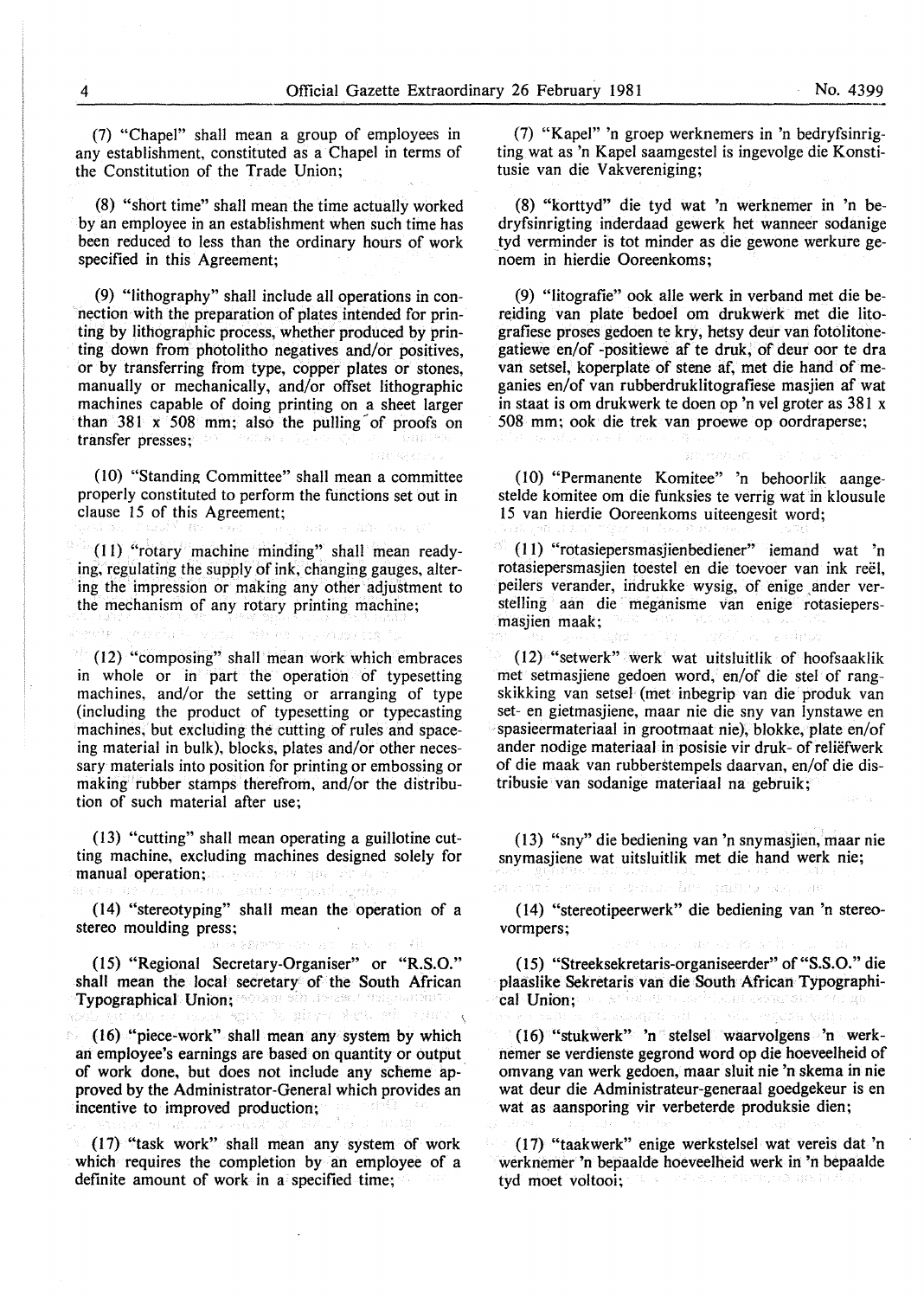#### No. 4399 Buitengewone Offisiele Koerant 26 Februarie 1981 5

- (18) "journeyman" shall mean  $\frac{1}{\sqrt{2}}$
- (a) a persons who has served an apprenticeship in a designated trade in the Printing Industry; or

(b) a person who has passed the necessary trade test;

The conservation of the complete to

(19) "Trade Union" shall mean the South African Typographical Union; no business and satisfied all consideration of the satisfied of the space of

(20) "foreman" shall mean an employee placed in charge of an establishment or department thereof, who gives out work to employees under his control and supervises 'its passage through the establishment or department, and maintains discipline and generally is responsible to the employer for the efficiency of the establishment or department.

## 3. REMUNERATION

( l) The minimum weekly wages which shall be paid by an employer to and which shall be accepted by each member of the following classes of his employees shall be as set out below:

## Foreman ............................................... R180,00

Journeyman who has passed the necessary trade test ..........................................•.... · ....... R 150,00

Journeyman who has served an apprenticeship in a desginated trade in the Printing Industry.. R120,00

(2) Night shift rates shall be 15 per cent above ordinary rates. Aftal Perkan

(3) Notwithstanding anything to the contrary in this Agreement no provision which prohibits the engagement or employment of any employee on any class of work or on any conditions shall be deemed to relieve the employer from paying the remuneration and observing the conditions which he would have had to pay or observe had such engagement or employment not been prohibited, and the employer shall continue to pay such remuneration and observe such conditions as if such engagement or employment had not been prohibited.

(4) Wage determination: We have such as

Arthur Air (Bann

- (a) The hourly wage of an employee shall be his weekly wage divided by the number of ordinary hours of work prescribed for such an employee in any week.
- (b) The monthly wage of an employee shall be four and one third times his weekly wage.
- $(18)$  "vakman" Web - War - Webs
- (a) iemand wat 'n vakleerlingskap in 'n aangewese bedryf in die Druknywerheid gedien het; of
- (b) iemand wat in die nodige bedryfstoets geslaag het; axa ng so a Hans morengal to i

(19) "Vakvereniging" die South African Typographical Union;

(20) "voorman" 'n werknemer wat belas is met die toesig oor 'n bedryfsinrigting of afdelings daarvan, wat werk aan werknemers onder sy beheer uitdeel, asook toesig hou oor die uitvoering daarvan dwarsdeur die bedryfsinrigting of afdeling daarvan, en wat die dissipline handhaaf en teenoor die werkgewer in die algemeen verantwoordelik is vir die doeltreffendheid van die bedryfsinrigting of afdeling. i gist inde Pau

## 3. BESOLDIGING A CARDINAL CONSTRUCTION OF

(1) Die minimum weekloon wat deur 'n werkgewer aan elke lid van onderstaande klasse werknemers betaal en deur die werknemers aanvaar moet word, is soos hieronder uiteengesit: 90., .

Voorman .............................................. Rl80,00

Vakman wat in die nodige bedryfstoets geslaag het ....................................................... R 150,00

Vakman wat 'n vakleerlingskap in 'n aangewese bedryf in die Druknywerheid gedien het...... R 120,00

wor.

No holbs of the space in

(2) Nagskoftariewe is 15 persent bo die gewone.

(3) Ondanks andersluidende bepalings van hierdie Ooreenkoms, mag geen bepaling van die indiensneming van of werkverskaffing aan 'n werknemer in enige klas werk of enige voorwaardes verbied, geag word die werkgewer vry te stel van die betaling van besoldiging en die nakoming van die voorwaardes wat hy sou moes betaal of nagekom het indien sodanige indierisneming ofwerkverskaffing nie verbied was nie en die werkgewer moet voortgaan om sodanige besoldiging te betaal en sodanige voorwaardes na te kom asof sodanige indiensneming of werkverskaffing nie verbied was nie.

- odm.o. have (4) Loonberekening:
- (a) Die uurloon van 'n werknemer is sy weekloon gedeel deur die getal gewone werkure wat vir so 'n werknemer in enige week voorgeskryf is. 関係につみこと (43) ti kiji gel v z la traduce glev plan an modular voj opava
- (b) Die maandloon van 'n werknemer is vier en 'n derde maal sy weekloon.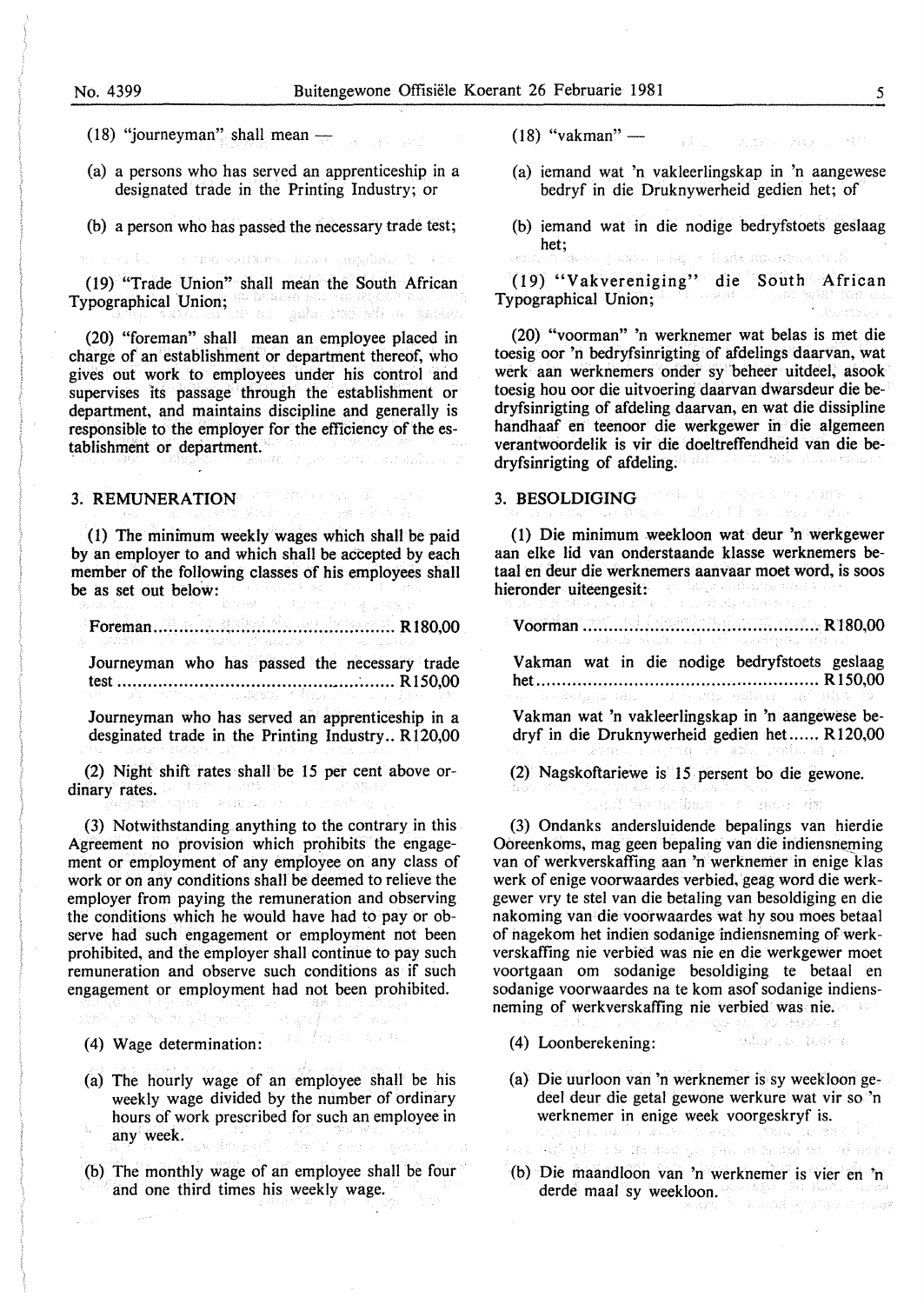#### 4. PIECE OR TASK WORK

Piece-work or taks work shall be prohibited.

#### 5! PAYMENT OF REMUNERATION

(1) Remuneration shall be paid weekly or as mutually agreed upon but at intervals not exceeding one month and not later than 12 noon on the pay day of the firm concerned.

(2) The amount due shall be handed over to the employee in a sealed envelope with full particulars of how the amount is made up.

(3) No deduction or set-off of any description, other than the following, shall be made or allowed from the remuneration due to an employee:

- (a) Where an employee is absent from work on days other than paid holidays, a pro rata amount for the· period of such absence;
- (b) any amount due by an employee to the Medical Aid Fund administered by the trade uion, provided a request to deduct the amount (whether in a lump sum or in instalments) has been addressed to the employer by the trade union;
- 
- (c) with the written consent of the employee, de $ductions for  $-\frac{1}{2}$$  $\hat{\gamma}_1 = \hat{\gamma}_1 \hat{\gamma}_2 \hat{\gamma}_1 \hat{\gamma}_2$  .
	- (i) holiday, sick or pension funds, rents, accounts, insurance premiums, saving schemes, repayments of loans by his employer or contributions to a medical aid fund;
	- (ii) contributions to the funds of the trade union or such other deductions as have been approved by the R.S.O. in writing;
- (d) contributions payable by the employees to the pension and joint unemployment funds administered by the trade union;
- (e) any amount which an employer is legally or by any order of any competent court required or permitted to make.

#### 6. HOURS OF WROK, ORDINARY AND OVER-TIME, AND PAYMENT FOR OVERTIME

( 1) The ordinary hours of work of an employee covered by the terms of this Agreement shall be 40 hours per five-day working week, and the wages specified herein shall be regarded as the minimum payment for such ordinary hours of work.

#### 4. STUKWERK OF TAAKWERK

Stukwerk of taakwerk word verbied.

#### 5. BETALING VAN BESOLDINGING

(1) Besoldiging moet weekliks betaal word of soos daar onderling ooreengekom word, maar met tussenpose van hoogstens een maand en nie later nie as 12-uur middag op die betaaldag van die betrokke firma.

(2) Die verskuldigde bedrag moet aan die werknemer oorhandig word in 'n verseelde koevert met voile besonderhede van hoe die bedrag saamgestel is.

(3) Geen aftrekking of korting van watter aard ook al, behalwe onderstaande, mag van die besoldiging wat 'n werknemer toekom, gemaak of toegelaat word nie:

- (a) Indien 'n werknemer op ander dae as besoldigde vakansiedae van sy werk afwesig is, 'n pro ratabedrag vir die tydperk van sodanige afwesigheid;
- (b) enige bedrag wat deur 'n werknemer verskuldig is aan die Mediese Hulpfonds wat deur die Vakvereniging geadministreer word, met dien verstande dat 'n versoek om die bedrag af te trek (of in een bedrag of in paaiemente) deur die Vakvereniging aan die werkgewer gerig is;
- (c) met die skriftelike toestemming van die werknemer, aftrekking vir -
	- (i) vakansie-, siekte- of pensieonfondse, huur, rekenings, assuransiepremies, spaarskemas, terugbetaling van lenings deur sy werkgewer of bydraes tot 'n mediese hulpvereniging;
	- (ii) bydraes tot die fondse van die Vakvereniging, of enige sodanige ander aftrekkings wat skriftelik deur die S.S.O. goedgekeur is;
- (d) bydraes wat deur die werknemers betaalbaar is aan die pensioen- en gesamentlike werkloosheidsfondse wat deur die Vakvereniging geadministreer word;
- (e) enige bedrag wat 'n werkgewer wettiglik of op bevel van 'n bevoegde hof verplig is of toegelaat word om af te trek.

#### 6. WERKURE, GEWONE EN OORTYD EN BE-SOLDIGING VIR OORTYD

( l) Die gewone werktire van 'n werknemer wat onderhewig is aan hierdie Ooreenkoms, is 40 uur per werkweek van vyf dae, en die lone wat hierin bepaal word, moet beskou word as die minimum besoldiging vir sodanige gewone werkure.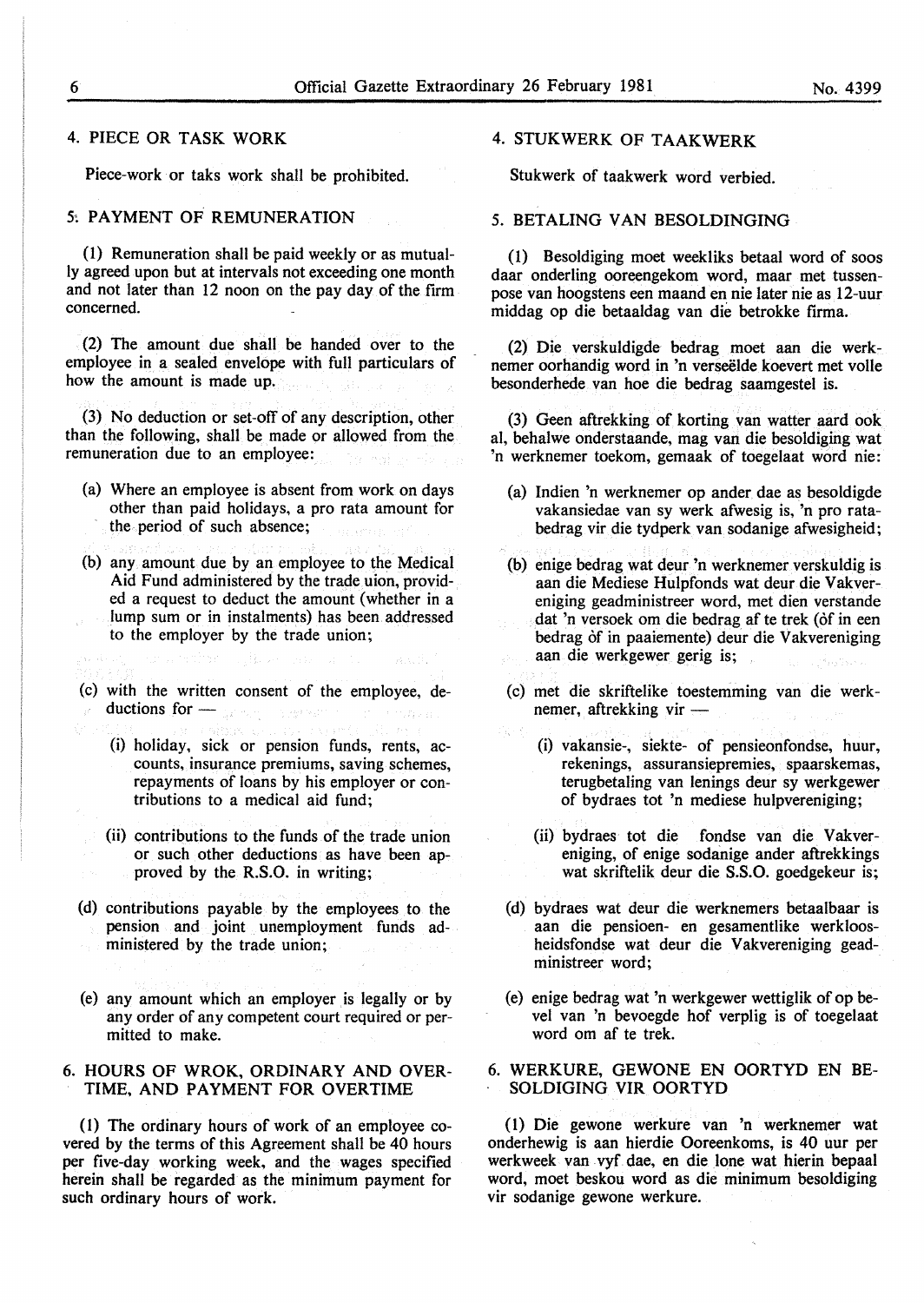(2) The ordinary hours of work of such employees during any working day shall not exceed eight hours, from Monday to Friday: Provided that by mutual agreement an additional one hour per day may be worked at normal rates.

---------~--~---~~-~-~~=-=~· ....

(3) Any day shift shall commence not earlier than 06h00 and finish not later than 18h00. Any regular shift, a portion or the whole of which falls outside these hours, shall be deemed to be a night shift.

(4) A break of not Jess than one half-hour and not more than two hours shall be granted after every five hours of continuous work and a break of not less than eight hours between shifts in respect of the same employees.

(5) Short time shall be arranged with the Chapel or if there is no Chapel, with the R.S.O. Twelve working hours' notice shall be given before short time is worked. An employer shall pay to any employee working short time not less than 24 hours' wages in any working week.

(6) All time worked in excess of the maximum number of hours prescribed in subclauses (I) and (2) shall be deemed overtime.

(7) Overtime shall be paid at the following rates:

Time and one third for the hours exceeding normal time up to 46 hours; time and one half for the next four hours; thereafter double time in any one week; time worked after 12h30 on Saturdays and all time worked on Sundays shall be paid for at double the normal rate: Provided that payment in respect of any time worked on a Sunday shall not be less than double the remuneration payable in respect of the period ordinarily worked on a week-day: Provided further, however, that night workers engaged on the production of morning newspapers may be required to work on Sunday evenings as part of their regular shifts and shall be paid at the normal night shift rates for all time worked on a Sunday after 14h00.

(8) Time lost by an employee through illness, substantiated by a medical certificate, at the request of the employer, shall not be required to be made up before overtime is calculated.

(9) An employer shall not require a female employee to work overtime -

(a) for more than two hours on any one day: Provided, however, that this provision shall not apply in respect of overtime worked on Saturday mornings;

(2) Die gewone werkure van sodanige werknemers gedurende enige werksdag is hoogstens agt uur van Maandag tot Vrydag, met dien verstande dat 'n bykomende uur per dag by die onderlinge ooreenkoms normale tariewe gewerk kan word.

(3) 'n Dagskof begin op sy vroegste om 06h00, en eindig op sy laatste om 18h00. Enige gewone skof wat geheel of gedeeltelik buite hierdie ure val, word geag 'n nagskof te wees.

 $(4)$  'n Pouse van minstens 'n halfuur en hoogstens twee uur moet na elke vyf uur ononderbroke werk toegestaan word, en 'n pouse van minstens agt uur tussen skofte en opsigte van dieselfde werknemers.

<sup>na</sup> 1. gombet 2 DORS.

(5) Korttyd moet met die Kapel gereel word of met die S.S.O. indien daar nie 'n Kapel bestaan nie. Twaalf werkure kennis moet gegee word voordat korttyd gewerk word. 'n Werkgewer moet aan 'n werknemer wat korttyd werk, minstens 24 uur aan loongeld in 'n werkweek betaal.

(6) Aile tyd oor die maksimum getal ure voorgeskryf in subklousules (I) en (2) gewerk, moet as oortyd beskou word.

(7) Vir oortyd moet teen die volgende tariewe betaal word:

Een en 'n derde maal die gewone loon vir oortydwerk tot op 46 uur: een en 'n half maal die gewone loon vir die daaropvolgende vier uur; daarna dubbel die gewone loon in 'n enkel week; vir werk ná 12h30 op Saterdae, en aile werk op Sondae word teen dubbel die normale tarief betaal: Met dien verstande dat besoldiging vir enige tyd gewerk op 'n Sondag nie minder mag wees nie as dubbel die besoldiging betaalbaar ten opsigte van die tydperk wat gewoonlik op 'n weekdag gewerk word: Voorts, met dien ver-. stande egter dat daar van nagwerkers betrokke by die produksie van oggendkoerante, vereis kan word om Sondagaande as deel van hulle gereelde skofte te werk, en vir alle tyd gewerk op 'n Sondag ná 14h00 moet hulle teen die normale nagskoftariewe besoldig word.

(8) Die inhaal van tyd wat die werknemer verloor het weens siekte, gestaaf deur 'n mediese sertifikaat op aandrang van die werkgewer, mag nie vereis word voordat oortyd bereken word nie. *:* 

(9) 'n Werkgewer mag nie vcreis dat 'n vroulike werknemer-

(a) meer as twee uur lank op een dag oortyd werk nie: Met dien verstande egter dat hierdie bepaling nie vir oortydwerk op Saterdagoggende geld nie;